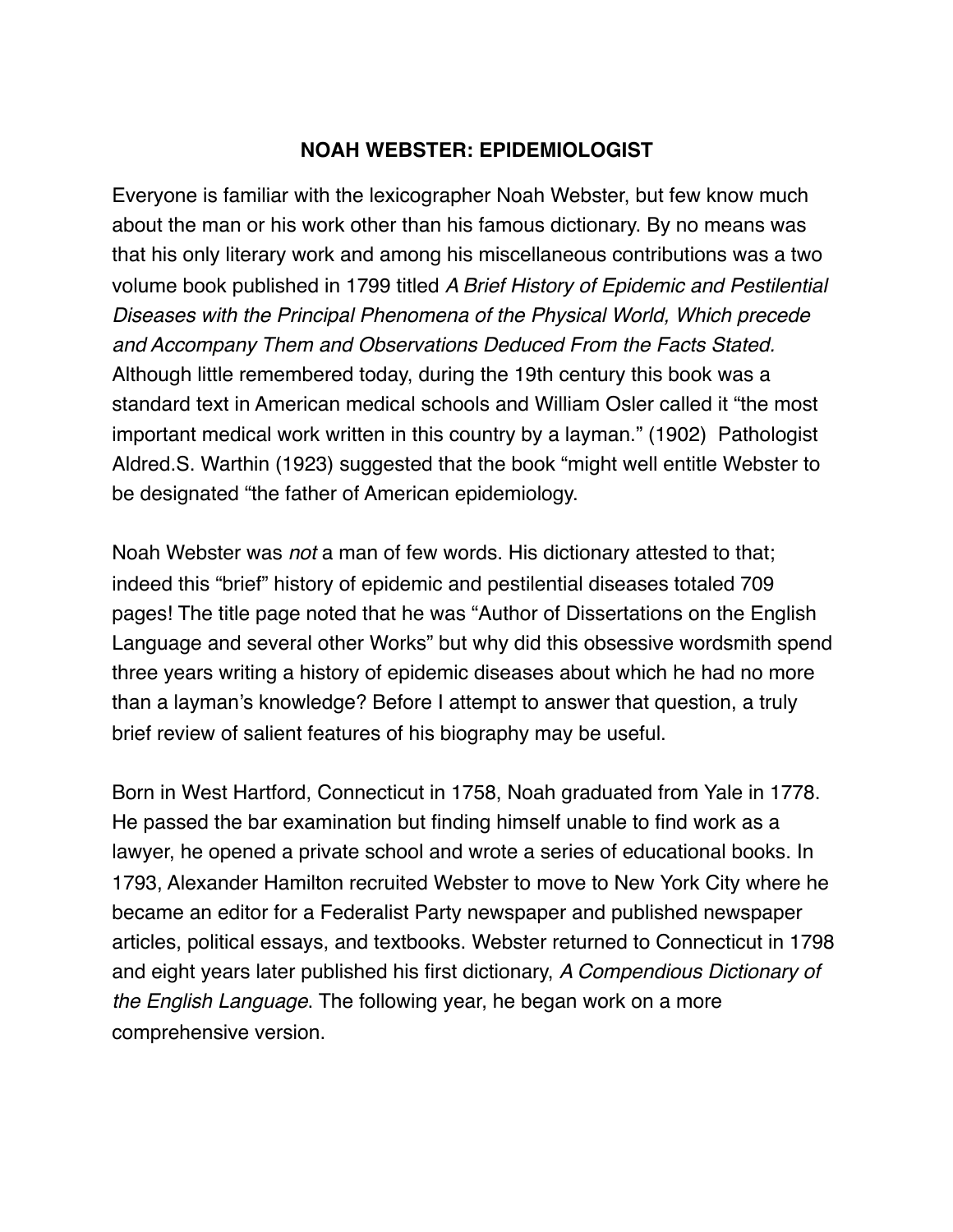From 1812 to 1822, Webster and his family lived in Amherst, Massachusetts where he was one of the founders of what would become Amherst College. Living largely off the income from his published schoolbooks, Webster farmed, served in the Massachusetts legislature and continued work on his expanded dictionary that finally was published in 1828. While working on a second volume he died in 1843 at age 85, and the rights to the dictionary were acquired by George and Charles Merriam. Some have called Noah Webster the "Father of American Scholarship and Education", but what does any of this have to do with epidemiology? I'll let the great man speak for himself and what follows next is extracted from the Introduction to Volume One.

 *A publication on the subject of diseases from the pen of a man who has never before turned his attention to medical science or to chemistry is a circumstance, which, if it does not require an apology, demands at least an explanation….*

 *The prevalence of the catarrh, commonly called influenza in the years 1789 and 90, fully awakened my curiosity on the subject of epidemic diseases. A journey which I made in October 1789 from Hartford to Boston, and another in March 1790 from Hartford to Albany, led me to observe the progressiveness of that disease, with its other phenomena…..A slight attack which my own children suffered, in May following, together with a similar attack of many other children in Hartford, and its more violent effects some months after, convinced me that the epidemic was progressive in malignancy, as well as in regard to place.*

 *Had no other epidemic appeared, my curiosity would probably have subsided and been extinguished. The malignant fever in New York in 1791 had excited alarm in that city and was a subject of notice in Hartford where I then resided, but no idea had been conceived, that it was connected with a pestilential state of the air, in the United States, which was afterwards to produce more ferocious and general calamities.*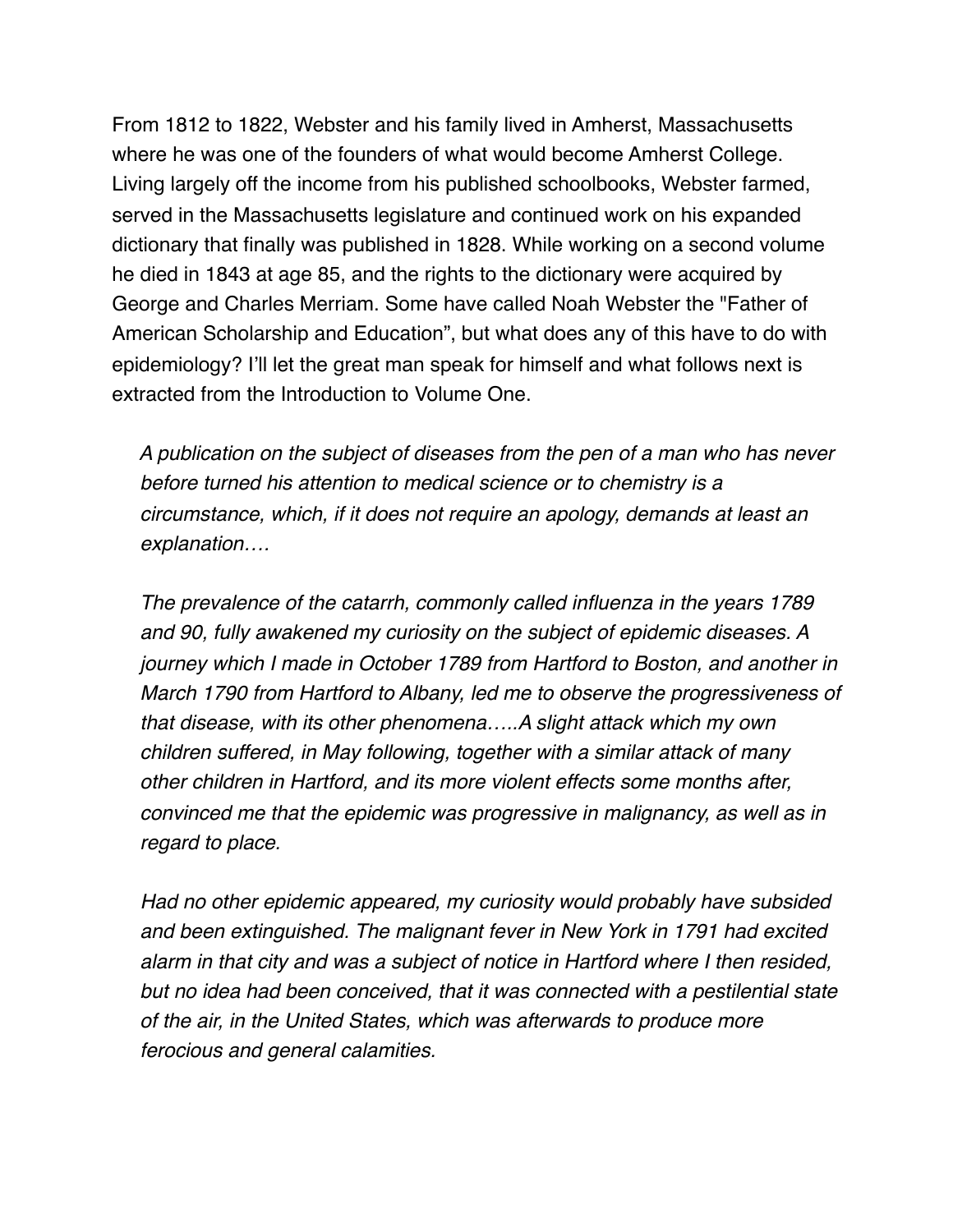*In autumn of 1793 however that pestilential state of air arrived to its crisis in Philadelphia, where the mortality occasioned by the yellow fever spread destruction and dismay from August to November. The fatality of the disease spread consternation thro the United States and excited apprehensions in Europe.*

 *No American citizen could be indifferent to the prevalence of this disease in his own country. Still it was conceived that the distemper might have been produced from imported infection and that a more rigid execution of the laws relating to quarantine might prevent a repetition of the calamity.*

 *But tranquility was of short duration. The appearance of the same disease in New Haven in 1794, and in New York, Baltimore and Norfolk in 1795, revived my curiosity, with double zeal to search out the causes of these phenomena, so unusual in this country. The facts which had come to my knowledge relating to the origin and propagation of this disease led me to suspect the common theory of infection to be ill-founded.* 

 *But as a preliminary to all other enquiries, it appeared necessary to settle the controversy relative to the imported or domestic sources of the distemper for without a decision of this question, legislative and police regulations for preventing a return of the evil, or mitigating its severity, would probably be fruitless. The question appeared to be extremely important and the differences of opinion on the subject among medical gentlemen seemed to preclude the possibility of a decision among them that would silence doubts in the public mind.*

 *In this situation of the controversy, I resolved to make an effort to obtain evidence which might decide the point, in one way or the other, and as facts only can be relied on as a sure basis of principles and theory, I determined to make a collection of facts from all parts of the United States where the yellow fever or other malignant fevers have prevailed during the preceding years…..*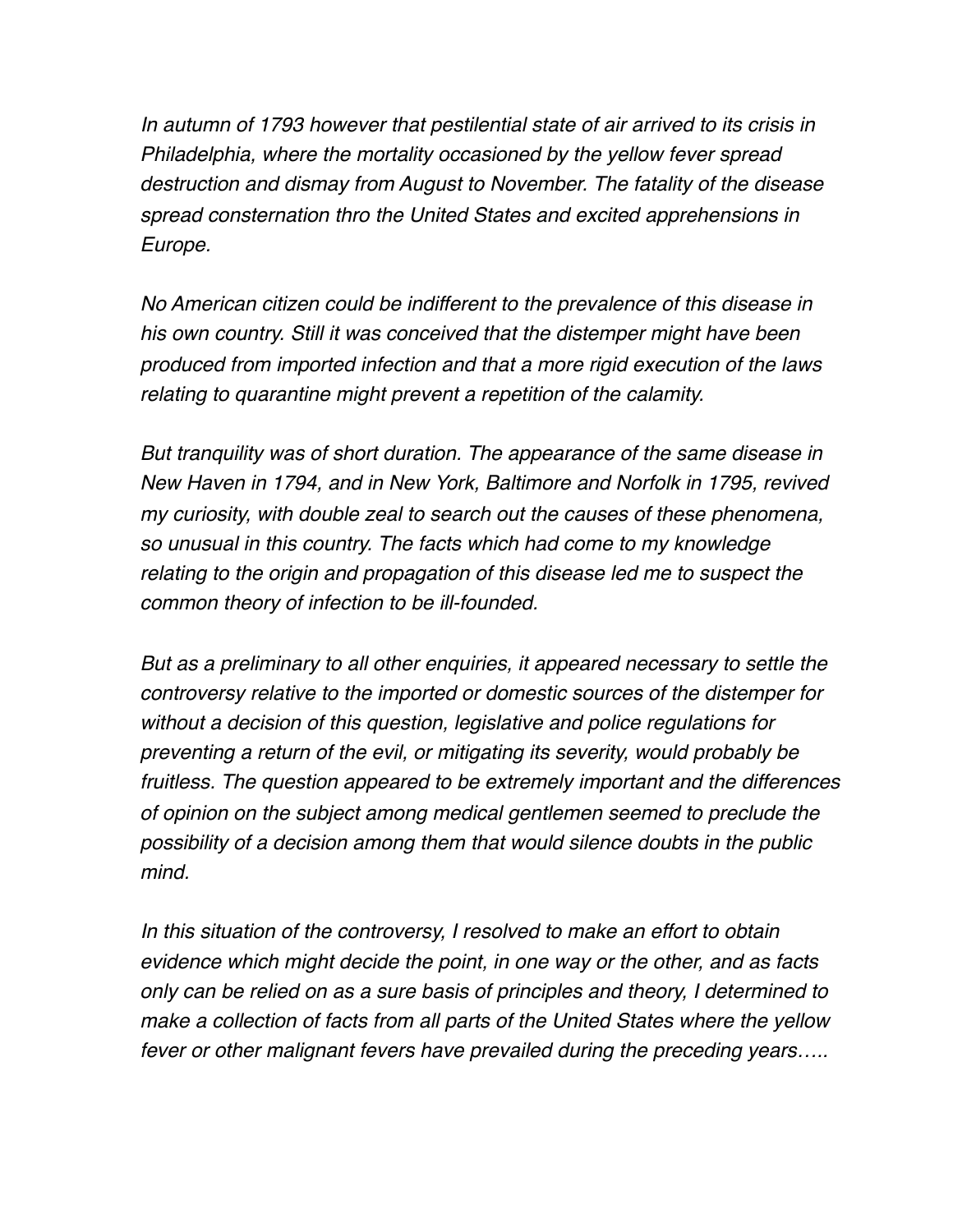*When I began my enquiries into the origin of yellow fever in 1795, I had no preconceived system to maintain. My view was to collect facts and from them to deduce TRUTH. It is not my intention to advance theory over fact but as far as just philosophy and sound logic will permit, draw theory demo facts and, if possible, by fair reasoning, from the uniform operations of nature, to arrive at fixed principles…* (I, iii-xi)

The remainder of the two volumes was devoted to a meticulous description of plagues and pestilences from ancient times to his own. Webster was skeptical of conventional medical wisdom and always his emphasis was on the association of diseases with climatologic or celestial events.

 *The ancients derived most of their knowledge from personal observation as they had few books and aid from their predecessors….Modern philosophers and physicians, on the other hand, unable to account for pestilence on the principle of extraordinary seasons and disdaining to admit the influence of the planets to be the cause, have resorted to invisible animalcule, and to infection concealed in bales of goods or old clothes, transported from Egypt or Constantinople and let loose at certain periods to scourge mankind and defolate the earth…*

 *In both periods of the world, the common mass of people, usually ignorant and always inclined to believe in the marvelous, have cut the Gordian knot of difficulty by ascribing pestilence to the immediate exercise of divine power, under the impression that the plague is one of the judgements which God, in his wrath, inflicts on mankind to punish them for their iniquities…..Without deciding on the comparative merit of these respective opinions, it is sufficient to observe that they are all probably incorrect, and altogether inadequate to explain the origin of pestilential Epidemics.*

Noah Webster's skepticism of received wisdom and his zeal to seek answers for himself was admirable. He insisted that facts are "the only genuine source of knowledge" but his conclusion that "visible and remarkable" phenomena were the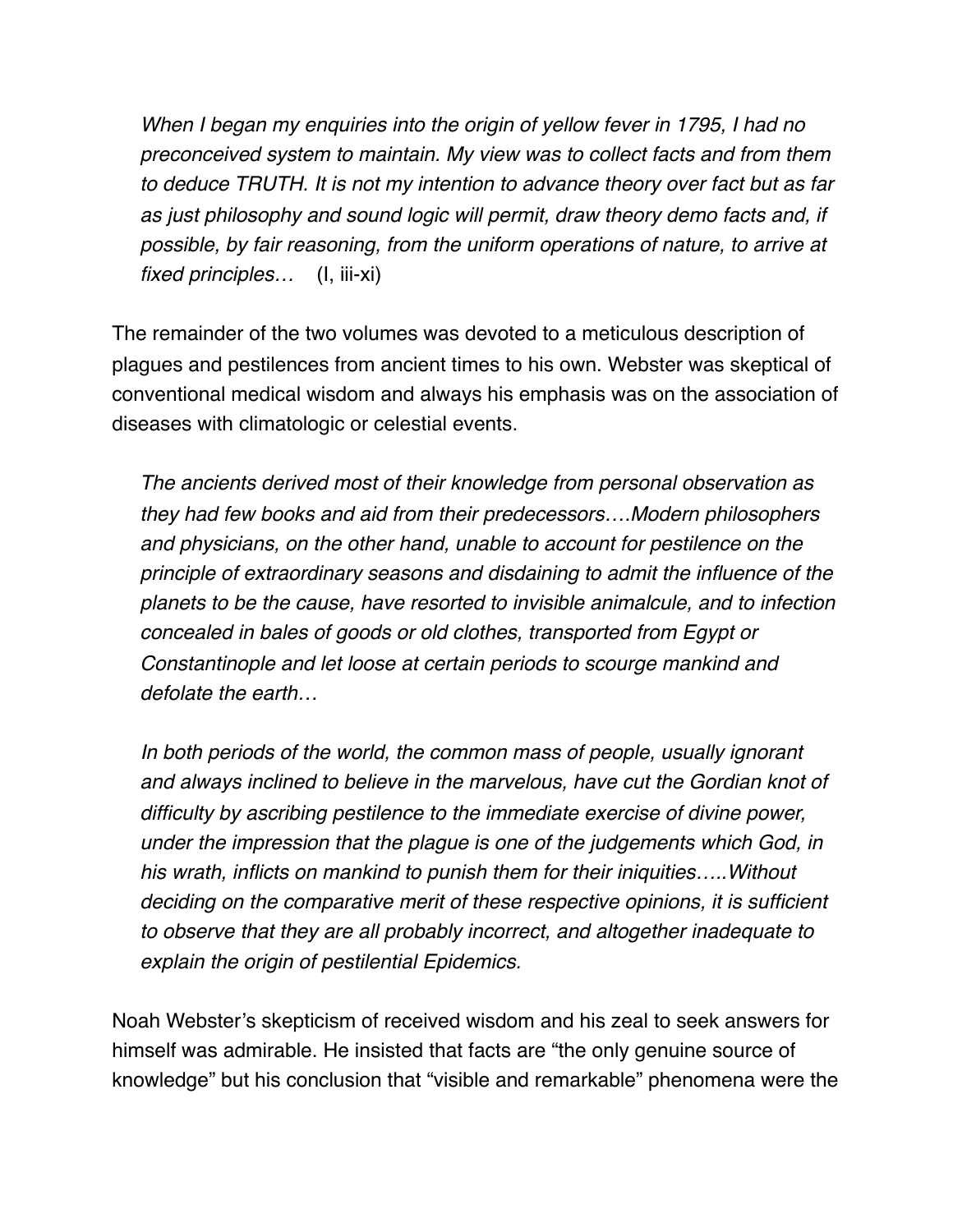culprit was seriously flawed. Of course, he lived nearly a century before the advent of germ theory.

Noah began his research by writing to physicians and scholars throughout the country, but their understanding of pathophysiology was as mistaken as his own. The most famous of them all, Philadelphia's Benjamin Rush, strove to eliminate bad humors by aggressively "bleeding, blistering, purging and puking." Historians refer to that approach as "heroic medicine" but the true heroes were Rush's patients whose teeth fell out from mercury toxicity and suffered more from the treatment than the disease. Next Noah haunted libraries in New York, Philadelphia and Boston and the result of all his labors was a voluminous (not "brief") history of plagues and pestilences from earliest times until his own.

What Webster called his "general pestilential principle" was that epidemic diseases frequently resulted from extremes of weather and/or natural occurrences as floods and fires, earthquakes and volcanic eruptions and, especially, passing meteors and comets. Such natural events caused fetid air or miasma (from a Latin word meaning noxious vapors) which, in turn, caused illness. "Infection is capable of all degrees of activity and force, from a slight impurity of air, which affects no person in health, to that virulent state of air which will produce vomiting in a person suddenly exposed to it." (I, xi)

For support he cited the ancients:

 *Hippocrates, the father of medical science and a man of very acute observation considered pestilence as the effect of particular seasons and winds. A pestilential state or constitution of air he describes as occasioned by a continuation of southerly winds and a warm, humid, clouded atmosphere. Galen followed the same theory. He says that pestilent disease arise from the putridity of the air and, in another place, from the state of the air or weather.*

Although untrained in medical science, Noah Webster was a keen observer. Note how he anticipated the future field of immunology: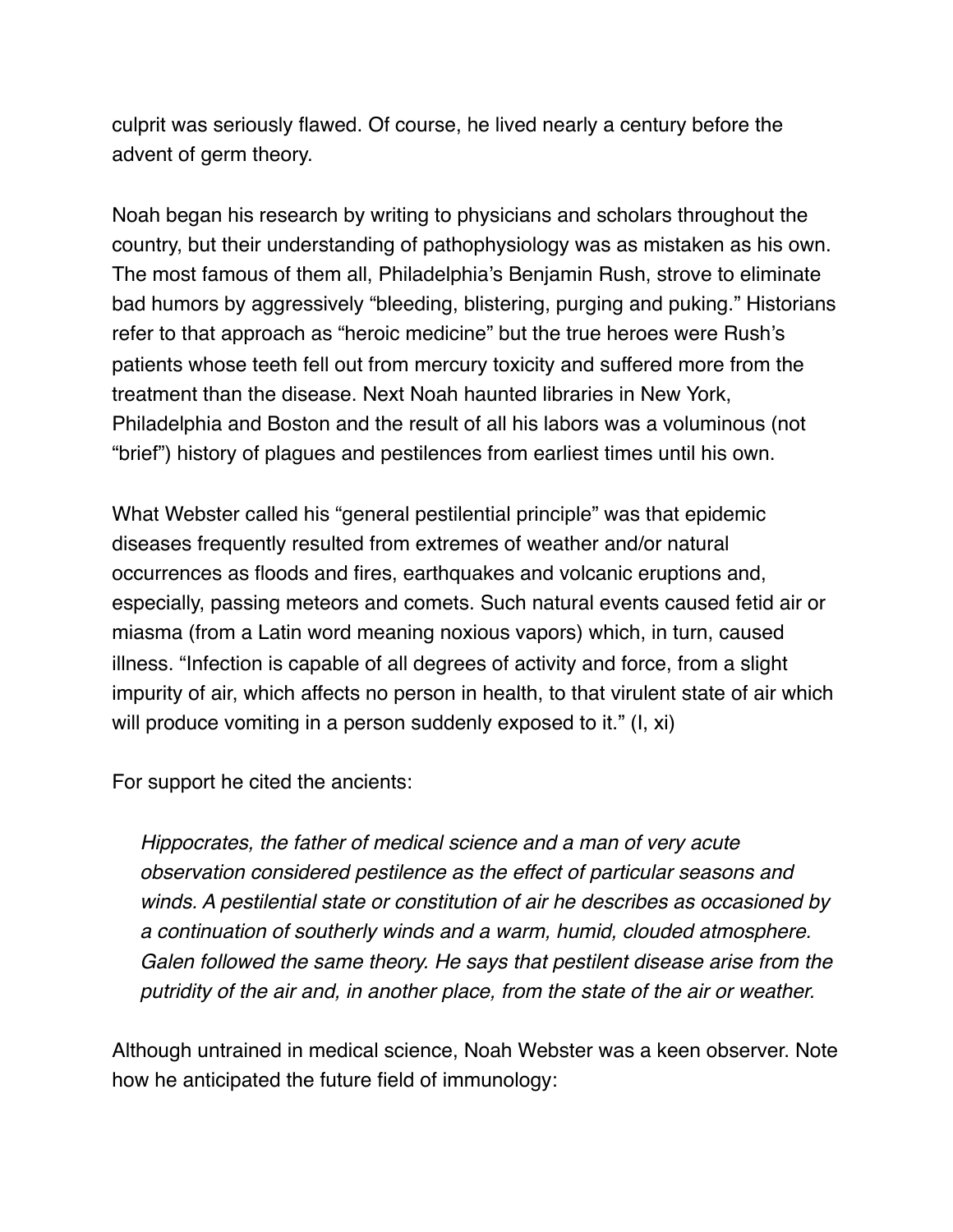*Small pox and measles can never act but once in the same person. Its first operation destroys the capacity of receiving it a second time. The exceptions to this rule are too few to deserve consideration. Totally different is the effect of the plague and dysentery for instead of fortifying the body against a second attack, these diseases debilitate the animal powers and render the patient more susceptible of the contagion in a subsequent year. (II, 146)*

He ended Volume One with this disclaimer:

 *This is the best statement of facts I have been able to make from fifteen months of investigation. It is not improbable that some mistakes have occurred which more time and more ample materials would enable me to correct. But I trust that the substance of the statements is accurate and that no error of consequence will be found to result from them to impeach the general principles suggested in this work. (I,* 

While Noah Webster was developing his general theory, most of his contemporaries suspected that periodic plagues were brought to American shores by sea travelers from afar. Among those who held such a view was Ezra Stiles, president of Yale, who documented the fevers and plagues that swept through New Haven during his tenure (1778-1795) in a Literary Diary. During an outbreak of scarlet fever in 1794, about two thirds of the students were stricken and classes were suspended for nearly two months. Those who remained in town were offered tutors but three months after the fever finally abated, [although "yet extant"] another plague swept through New Haven:

 *The yellow fever brot in by a Vessel here…now proves dreadful. Sixteen or eighteen deaths out of twenty patients at least. More mortal than the small pox, tho less contagious….Hitherto I have believed that by the care & vigilance of the Authy [Authorities]…its progress [might be] checked as we could trace all the Instances; but now they begin to be lost and bewildered. I*